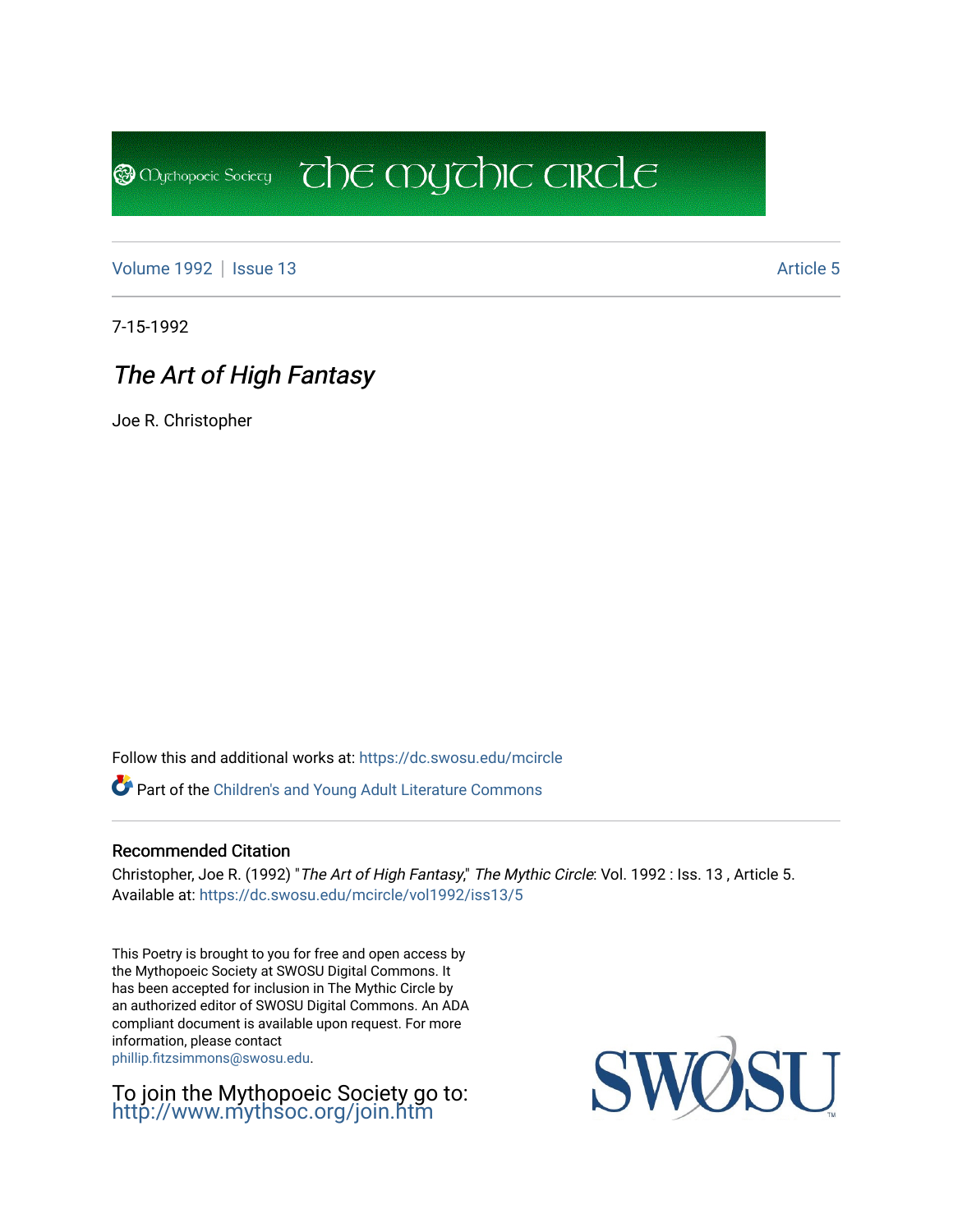### Mythcon 52: The Mythic, the Fantastic, and the Alien

Albuquerque, New Mexico; July 29 - August 1, 2022 <http://www.mythsoc.org/mythcon/mythcon-52.htm>



#### Abstract

Upon a lonely quest the hero goes Now helped, now hindered, by damsels and by crows

#### Additional Keywords

Poetry; The Art of High Fantasy; Joe R. Christopher